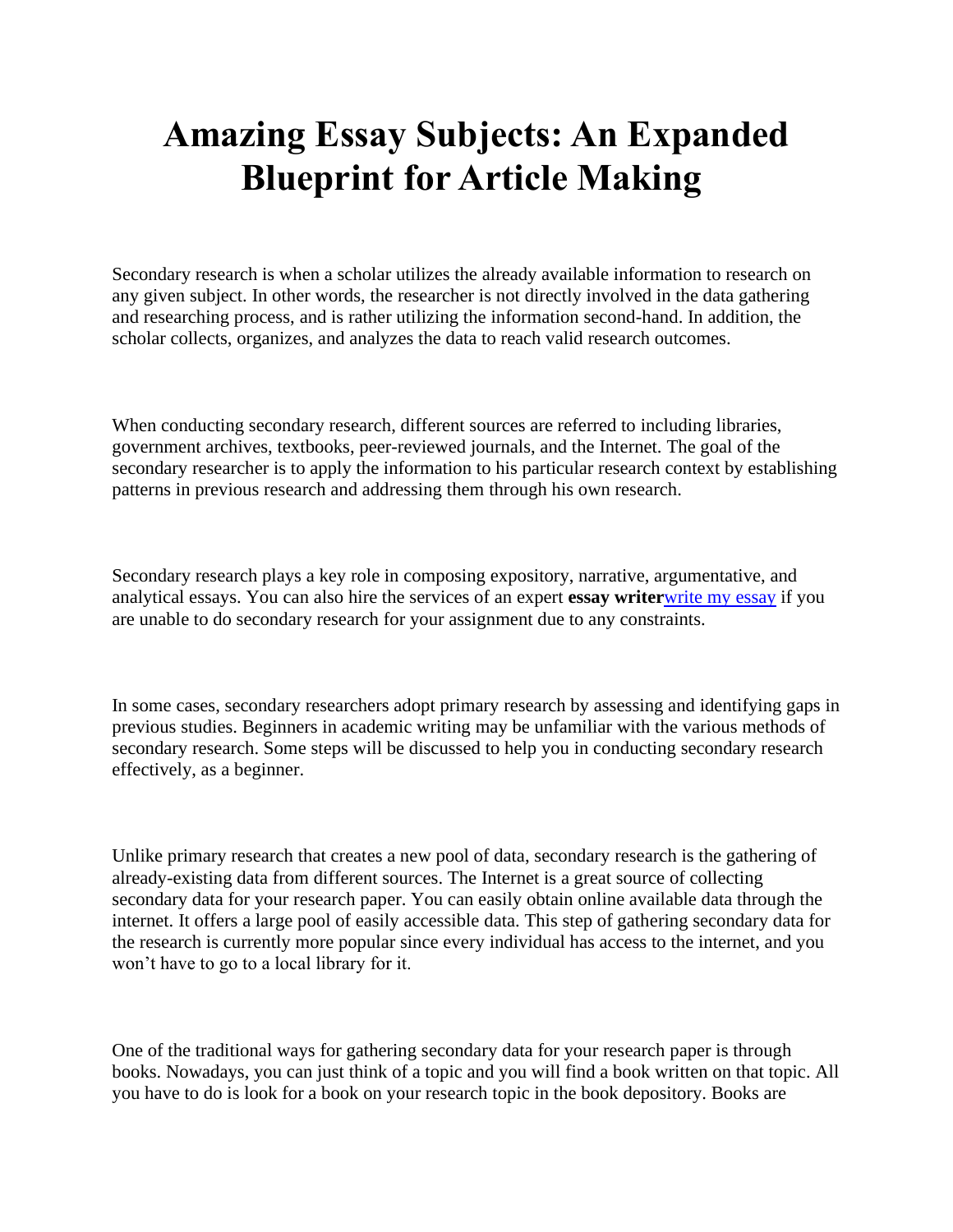considered to be the authentic source of data. When you incorporate sources from the book, your research paper looks more credible. In addition, books are also helpful in writing a literature review.

Students might find reading from multiple sources a time-consuming task. Nonetheless, they want to earn high grades in their research assignments. You can get your job done by asking professionals to [write my essay for me](https://writemyessayfast.net/) and they will write you a good research paper. You will find that the paper is much better written and meets all the requirements of secondary data research.

Another way to gather secondary data for your research paper is going through published sources that may be electronic or printed. You can find a variety of such sources for your research topic. Depending on the publisher and the author, published sources may be free or paid.

When gathering secondary data for the research paper, scholars rely more on journal articles than books since journals are increasingly becoming important. One reason is that journals are updated regularly and more specifically. Thus, looking for data from journals could be a useful step to gather secondary data for your research paper.

Websites are another source used to collect secondary data for the research paper. However, data obtained from websites may or may not be authentic. Nonetheless, there are government websites from which you can gather verified data for the research paper. For instance, if you are researching influenza virus, you can refer to the website of the Centers for Disease Control and Prevention (CDC). Moreover, secondary data gathered from government websites for a research purpose may be considered credible and authentic.

Many scholars might find these technicalities difficult to follow. The gathering of secondary data is part of research that most students are unfamiliar with. Many **paper writing service** provides [write essay for me](https://writemyessayfast.net/) service across the globe can do this job for you. They will gather secondary data for your research paper and also write you a good-quality paper.

Many governments and non-government archives also contain valid information which you can gather as secondary data for your research paper. However, this step may have a limitation.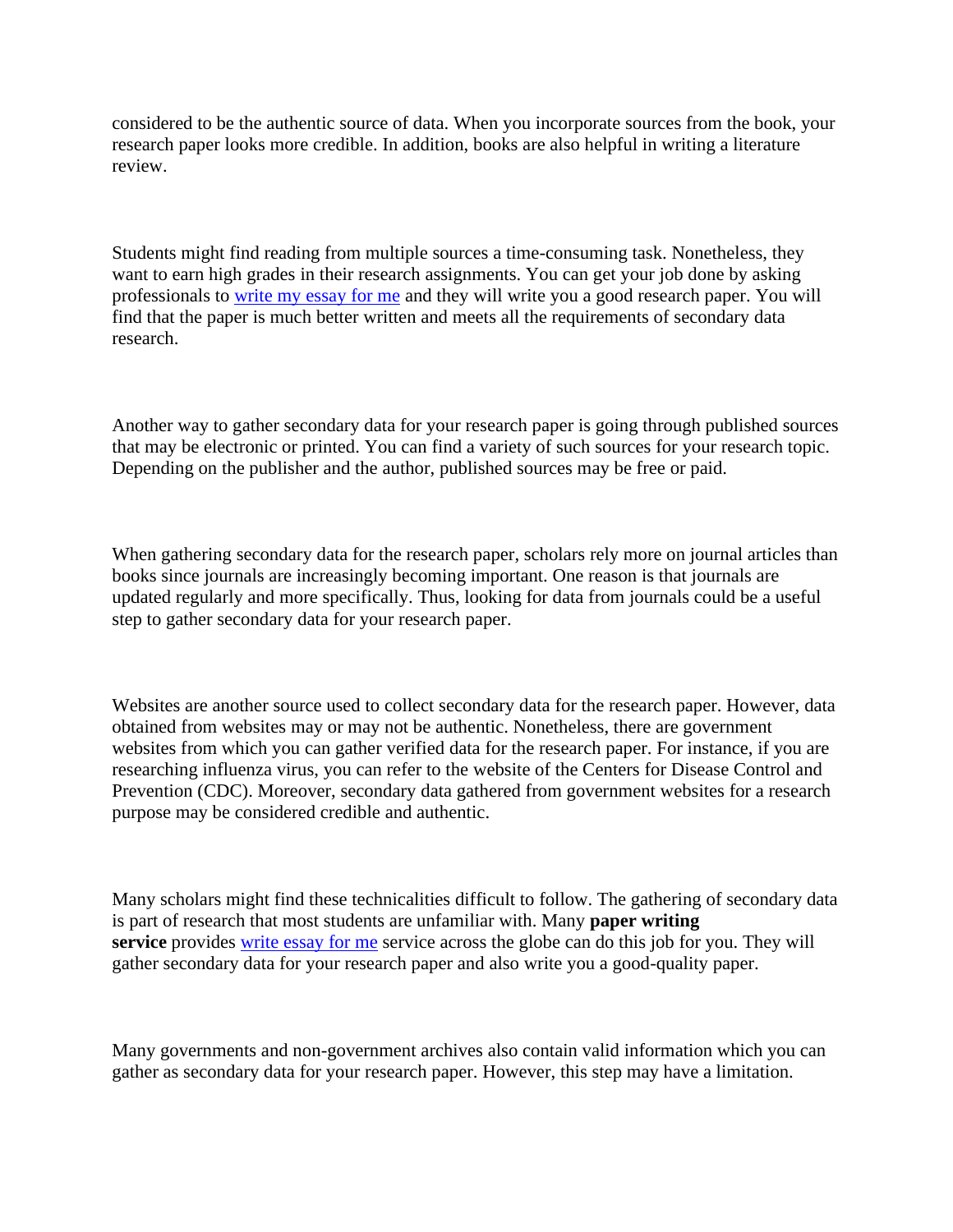Several factors restrict access to such data. For instance, some of the information may be labeled as classified and hence you would not be able to refer to such sources.

Nonetheless, there are plenty of steps to gather secondary data for your research paper. You can also refer to public libraries where you can find previous publications that may prove to be helpful in your research. There are a lot of documents in public libraries that contain rich information. They have newsletters, business directories, and government publications. Thus, going through documents from public libraries is another useful step when gathering secondary data for your research paper.

Researchers overlook the importance of educational institutions when gathering secondary data for the research paper. You can obtain a large number of market-related conducted researches that may prove to be useful in your research. Specifically, when you are collecting secondary data for a business research paper, you can request the colleges and they will provide you a lot of information.

Students may be asked to write a research paper on subjects as social science, management, humanities, and marketing. For them, government records are a great source of gathering authentic secondary data for their research papers. These records may include education institute records, health records, census data, etc.

These steps included ways of looking for content from multiple sources that may help students in the process of gathering secondary data for the research paper.